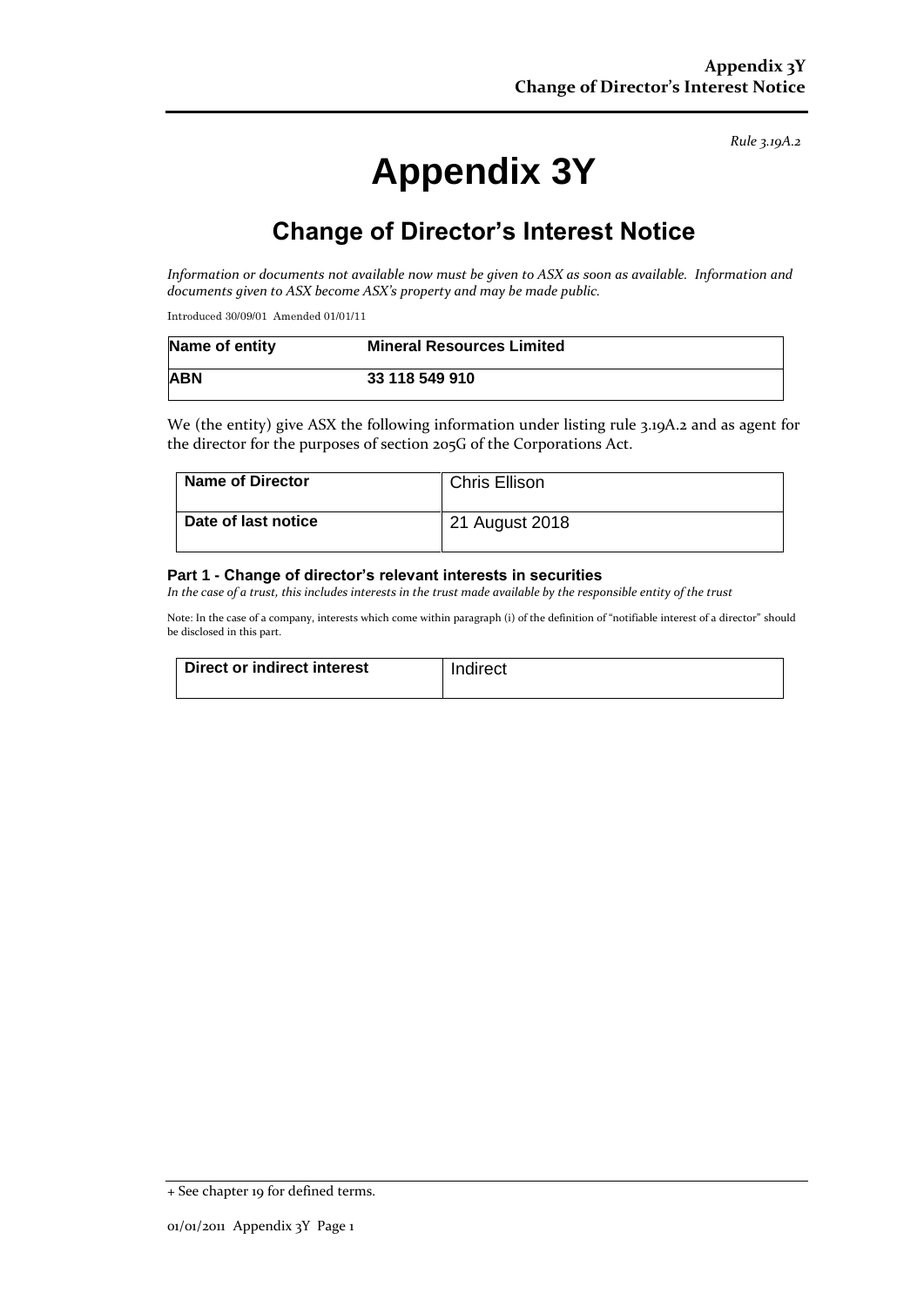| <b>Nature of indirect interest</b>                                                      | Fully paid ordinary shares<br>1.                                                                                                                                                                                                                                                                                                                                                                                                                                                                                                                                                                                              |
|-----------------------------------------------------------------------------------------|-------------------------------------------------------------------------------------------------------------------------------------------------------------------------------------------------------------------------------------------------------------------------------------------------------------------------------------------------------------------------------------------------------------------------------------------------------------------------------------------------------------------------------------------------------------------------------------------------------------------------------|
| (including registered holder)<br>Note: Provide details of the circumstances giving rise | Sandini Pty Ltd<br>21,182,675                                                                                                                                                                                                                                                                                                                                                                                                                                                                                                                                                                                                 |
| to the relevant interest.                                                               | Wabelo Pty Ltd<br>55,750<br>$\bullet$                                                                                                                                                                                                                                                                                                                                                                                                                                                                                                                                                                                         |
|                                                                                         | Ellison family<br>30,600<br>$\bullet$<br><b>Ellison Superannuation Fund</b><br>407,945                                                                                                                                                                                                                                                                                                                                                                                                                                                                                                                                        |
|                                                                                         | Total<br>21,676,970                                                                                                                                                                                                                                                                                                                                                                                                                                                                                                                                                                                                           |
|                                                                                         | Share performance rights granted but unvested:<br>2.                                                                                                                                                                                                                                                                                                                                                                                                                                                                                                                                                                          |
|                                                                                         | a) FY16 Long Term Incentive Scheme:<br>Share performance rights granted in June 2016 with<br>future vesting over four annual instalments. The<br>balance of 95,592 fully paid Mineral Resources<br>shares vest over the next two years. For further<br>details refer to the Company's 2016 Remuneration<br>Report.<br>MIN share performance rights to vest in future<br>30 June 2018 47,796<br>30 June 2019 47,796<br>95,592                                                                                                                                                                                                  |
|                                                                                         | b) FY17 Long Term Incentive Scheme:<br>Share performance rights granted in June 2017 with<br>future vesting subject to the Company achieving<br>specific ROIC targets in future years. The granted<br>share performance rights are at risk of forfeiture if<br>performance targets are not met in future years. The<br>balance of 269,860 fully paid Mineral Resources<br>shares vest over the next three years. For further<br>details refer to the Company's 2017 Remuneration<br>Report.<br>MIN share performance rights to vest in future<br>30 June 2018 89,953<br>30 June 2019 89,953<br>30 June 2020 89,954<br>269,860 |
| Date of change                                                                          | 22 August 2018.                                                                                                                                                                                                                                                                                                                                                                                                                                                                                                                                                                                                               |
|                                                                                         |                                                                                                                                                                                                                                                                                                                                                                                                                                                                                                                                                                                                                               |
| No. of securities held prior to<br>change                                               | Fully paid ordinary shares:                                                                                                                                                                                                                                                                                                                                                                                                                                                                                                                                                                                                   |
|                                                                                         | Sandini Pty Ltd<br>21,182,675<br>Wabelo Pty Ltd<br>55,750<br>Ellison family<br>30,600<br><b>Ellison Superannuation Fund</b><br>369,945                                                                                                                                                                                                                                                                                                                                                                                                                                                                                        |
|                                                                                         | Total<br>21,638,970                                                                                                                                                                                                                                                                                                                                                                                                                                                                                                                                                                                                           |
| <b>Class</b>                                                                            | Fully paid ordinary shares                                                                                                                                                                                                                                                                                                                                                                                                                                                                                                                                                                                                    |
| Number acquired                                                                         | 38,000 fully paid Ordinary Shares                                                                                                                                                                                                                                                                                                                                                                                                                                                                                                                                                                                             |
| <b>Number disposed</b>                                                                  | Nil                                                                                                                                                                                                                                                                                                                                                                                                                                                                                                                                                                                                                           |

<sup>+</sup> See chapter 19 for defined terms.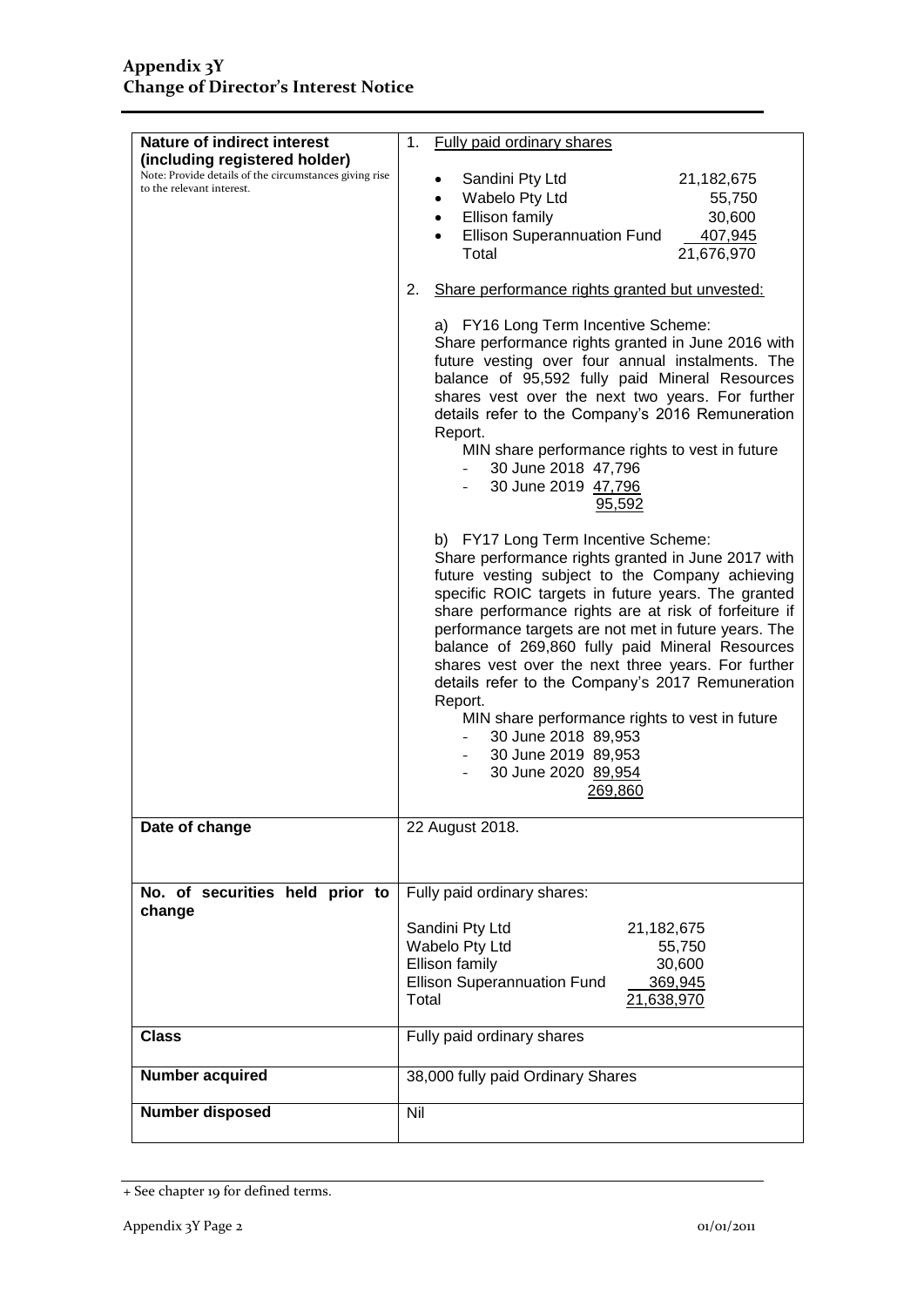| <b>Value/Consideration</b><br>Note: If consideration is non-cash, provide details and<br>estimated valuation                                                                      | \$570,851.20 for shares acquired on market at an<br>average of \$15.0224                                                                                                                                                                                                                                                                                                                                                                                                                                                                                                                                                         |  |
|-----------------------------------------------------------------------------------------------------------------------------------------------------------------------------------|----------------------------------------------------------------------------------------------------------------------------------------------------------------------------------------------------------------------------------------------------------------------------------------------------------------------------------------------------------------------------------------------------------------------------------------------------------------------------------------------------------------------------------------------------------------------------------------------------------------------------------|--|
| No. of securities held after change                                                                                                                                               | 1.<br><b>Fully paid ordinary shares</b><br>Sandini Pty Ltd<br>21,182,675<br>Wabelo Pty Ltd<br>55,750<br>Ellison family<br>30,600<br><b>Ellison Superannuation Fund</b><br>407,945<br>Total<br>21,676,970                                                                                                                                                                                                                                                                                                                                                                                                                         |  |
|                                                                                                                                                                                   | Share performance rights granted but unvested:<br>2.                                                                                                                                                                                                                                                                                                                                                                                                                                                                                                                                                                             |  |
|                                                                                                                                                                                   | a) FY16 Long Term Incentive Scheme:<br>Share performance rights granted in June 2016<br>with future vesting over four annual instalments.<br>The balance of 95,592 fully paid Mineral<br>Resources shares vest over the next two years.<br>For further details refer to the Company's 2016<br>Remuneration Report.<br>MIN share performance rights to vest in<br>future<br>30 June 2018 47,796<br>30 June 2019 47,796<br>95,592                                                                                                                                                                                                  |  |
|                                                                                                                                                                                   | b) FY17 Long Term Incentive Scheme:<br>Share performance rights granted in June 2017<br>with future vesting subject to the Company<br>achieving specific ROIC targets in future years.<br>The granted share performance rights are at risk<br>of forfeiture if performance targets are not met in<br>future years. The balance of 269,860 fully paid<br>Mineral Resources shares vest over the next<br>three years. For further details refer to the<br>Company's 2017 Remuneration Report.<br>MIN share performance rights to vest in<br>future<br>30 June 2018 89,953<br>30 June 2019 89,953<br>30 June 2020 89,954<br>269,860 |  |
| <b>Nature of change</b><br>Example: on-market trade, off-market trade, exercise of<br>options, issue of securities under dividend reinvestment<br>plan, participation in buy-back | On-market acquisition of shares.                                                                                                                                                                                                                                                                                                                                                                                                                                                                                                                                                                                                 |  |

<sup>+</sup> See chapter 19 for defined terms.